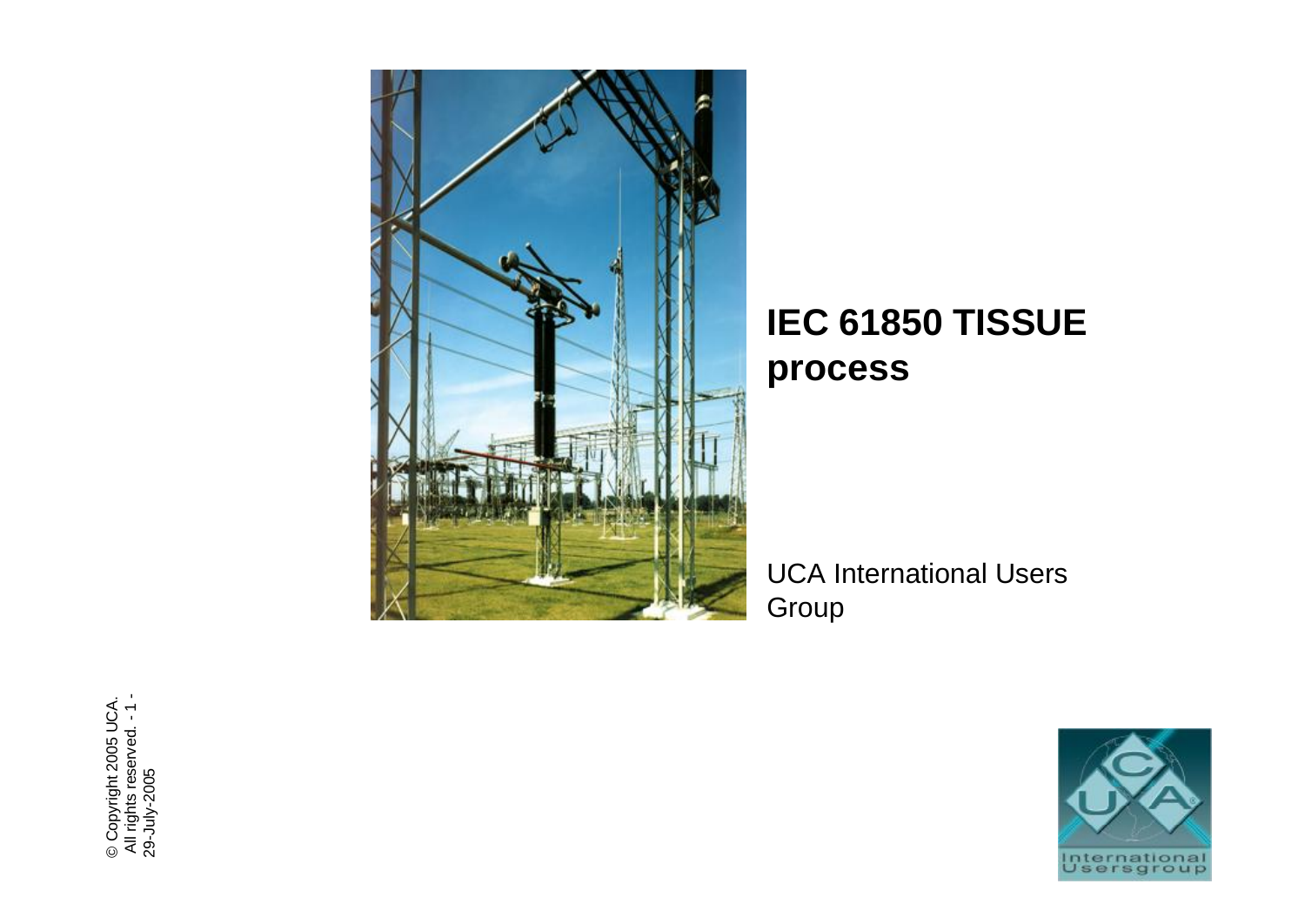- n What is a "TISSUE"
	- n errors, usually results in modifications
	- n ambiguities, usually results in clarifications
	- n ideas, usually results in additions
- **Scope of TISSUE process**<br> **n** What is a "TISSUE"<br> **n** errors, usually results in modifica<br> **n** ambiguities, usually results in data in ideas, usually results in additions<br> **n** For errors and ambiguities, so<br>
within short n For errors and ambiguities, solutions need to be found within short term
	- n The TISSUE process defines the rules for that
	- n TISSUES are handled through a database
		- n tissues.iec61850.com
		- n Everybody can enter TISSUES
		- n Solved TISSUES are also published at the UCA webpage

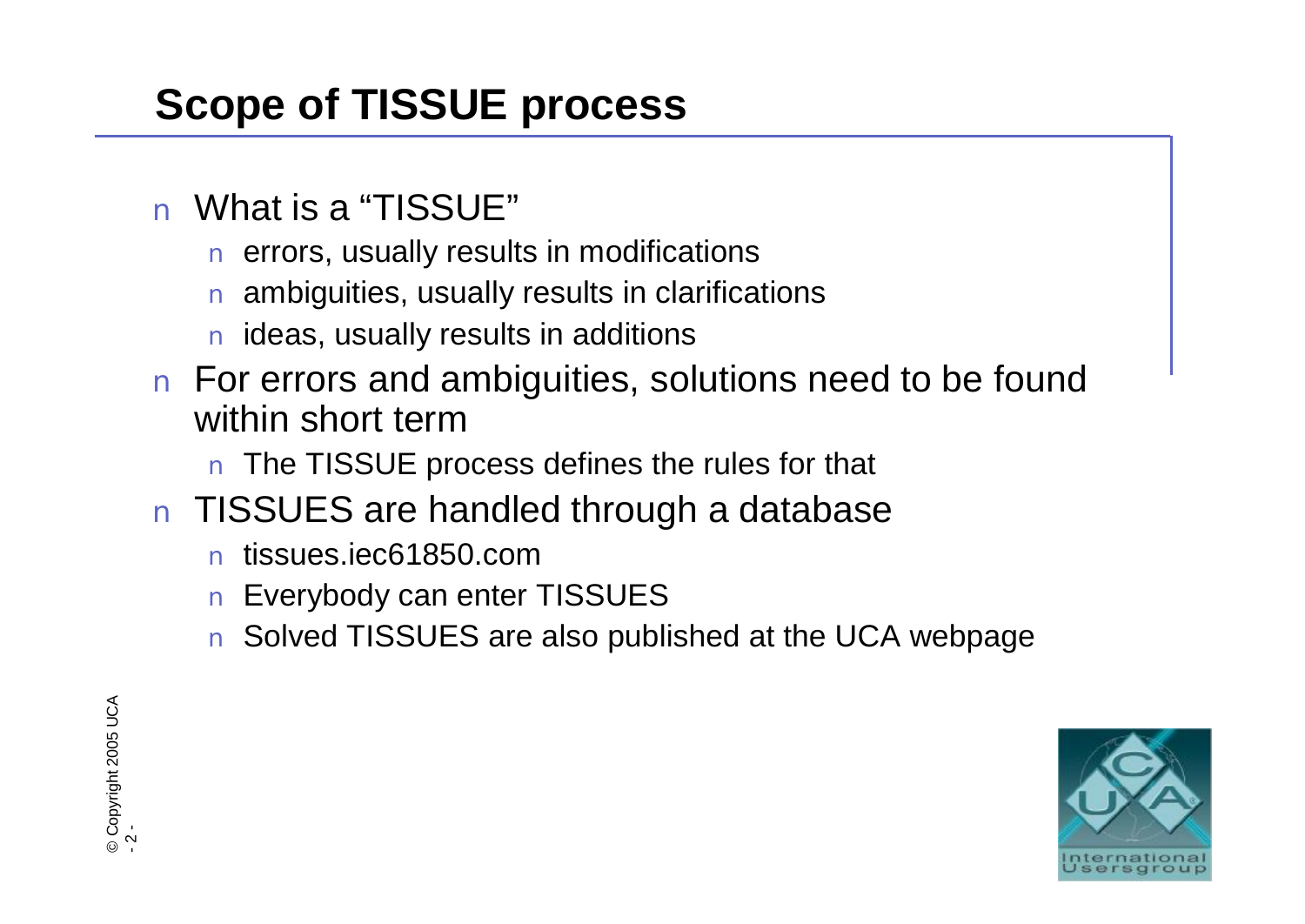# **Involved people**

- n Responsible Editor
	- n editor responsible for one part of a document
	- n has a substitute
	- n Is member of WG10
- n Group of Experts (GoE)
	- n All responsible editors and their substitutes
- n TISSUES group
	- n All WG10 members
	- n Nominated UCA usersgroup technical committee members

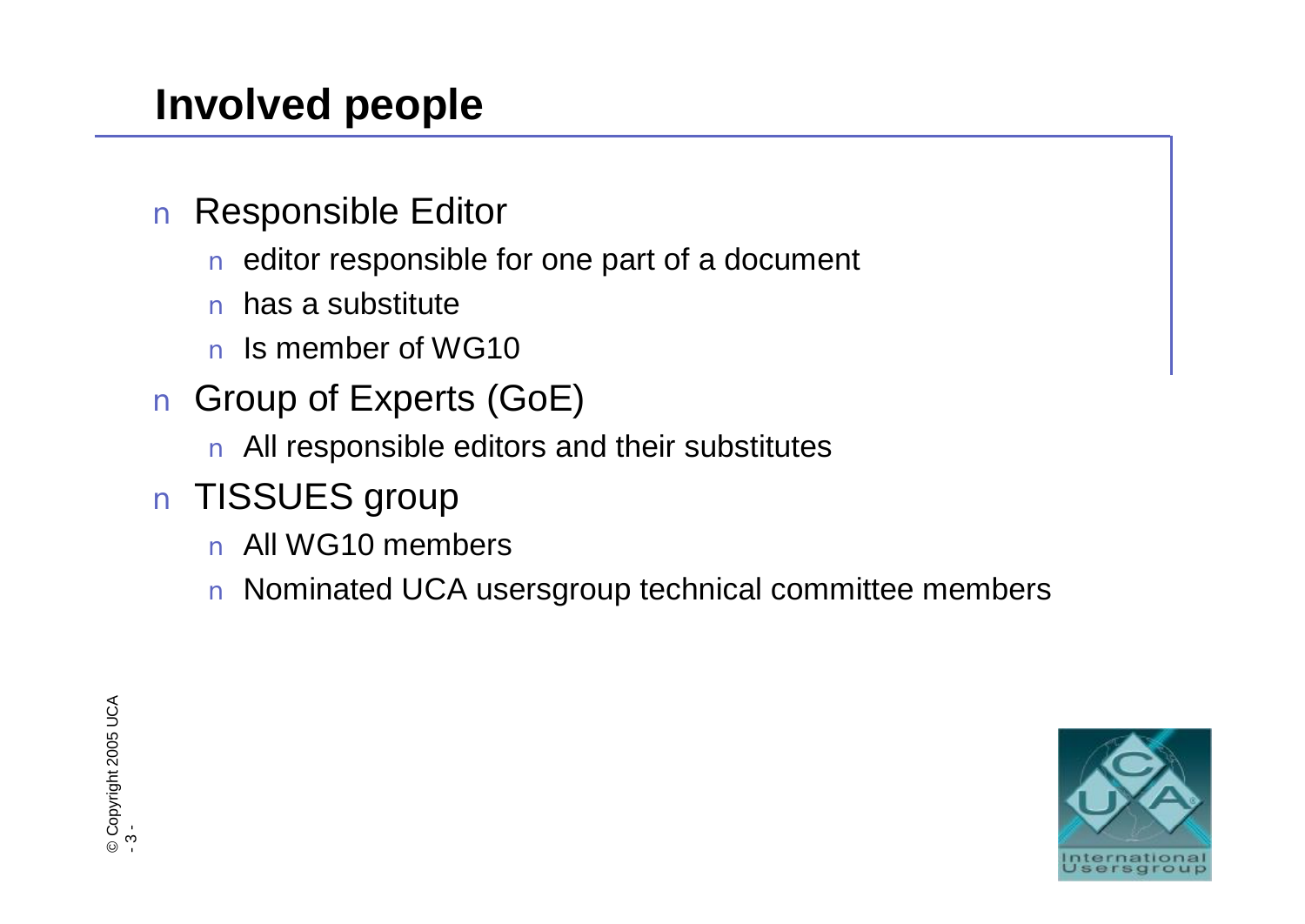| <b>GoE and responsible editors</b> |           |                                        |                           |
|------------------------------------|-----------|----------------------------------------|---------------------------|
|                                    |           |                                        |                           |
|                                    | Part      | Responsible                            | <b>Substitute</b>         |
|                                    | 61850-5   | Klaus-Peter Brand                      | tbd                       |
|                                    | 61850-6   | <b>Wolfgang Wimmer Henry Dawidczak</b> |                           |
|                                    | 61850-7-1 | Karlheinz Schwarz                      | tbd                       |
|                                    | 61850-7-2 | <b>Karlheinz Schwarz</b>               | <b>George Schimmel</b>    |
|                                    | 61850-7-3 | <b>Christoph Brunner</b>               | <b>Karl-Heinz Schwarz</b> |
|                                    | 61850-7-4 | <b>Kay Clinard</b>                     | <b>Klaus-Peter Brand</b>  |
|                                    | 61850-8-1 | <b>Herb Falk</b>                       | <b>Thierry Dufaure</b>    |
|                                    | 61850-9-2 | Gerhard Lang                           | <b>Frederic Leconte</b>   |
|                                    |           |                                        |                           |
|                                    |           |                                        |                           |
|                                    |           |                                        |                           |
|                                    |           |                                        |                           |



©  $\circ$  . o p yright 2 0 0 5  $\Box$ ပ $\_$  $\prec$ -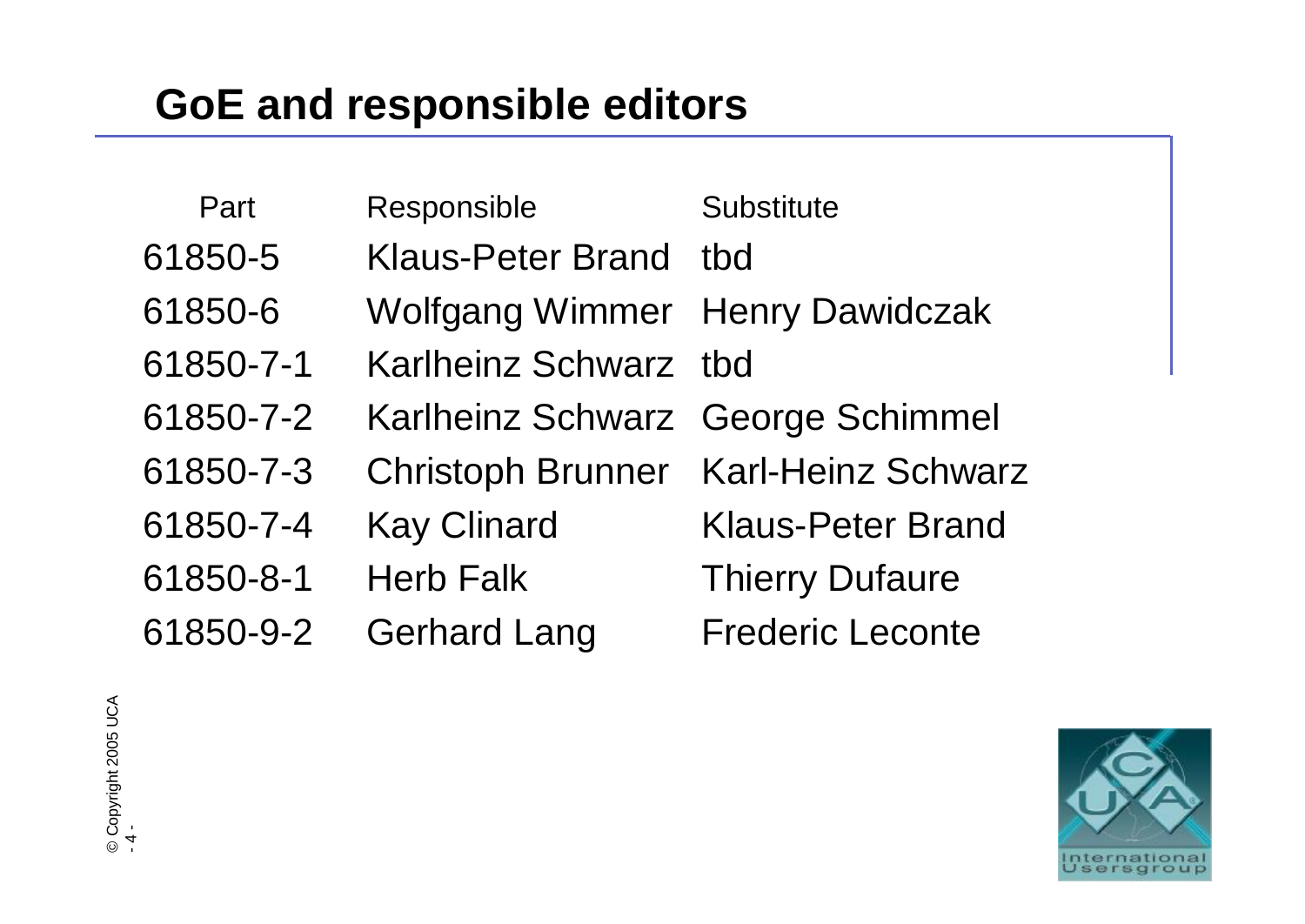## **Status of tissues / procedure**

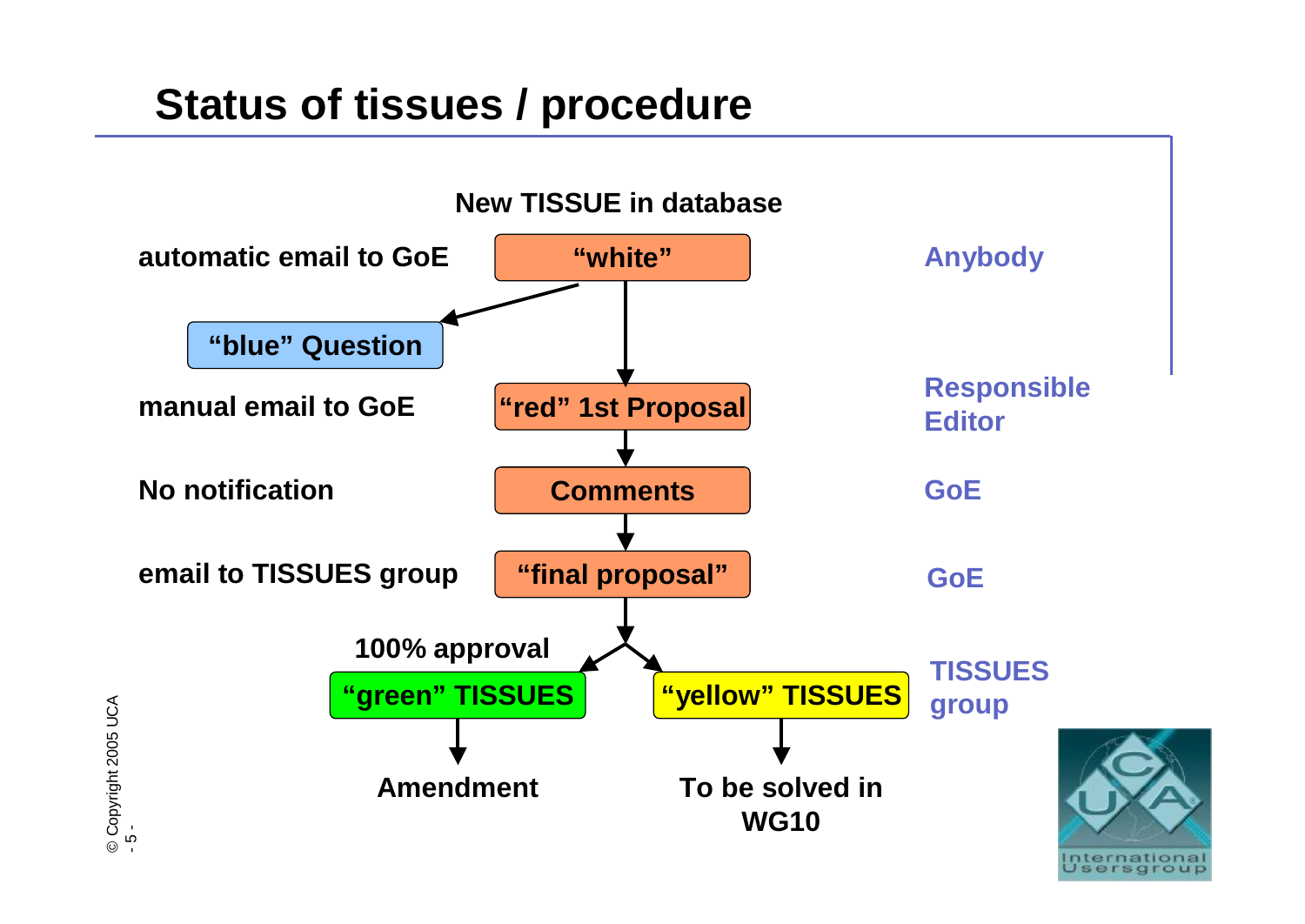

- n Voting
	- n Request for voting sent to the TISSUE group ([tissuesgroup@ucausersgroup.org\)](mailto:tissuesgroup@ucausersgroup.org)
	- n No veto received means 100% approval

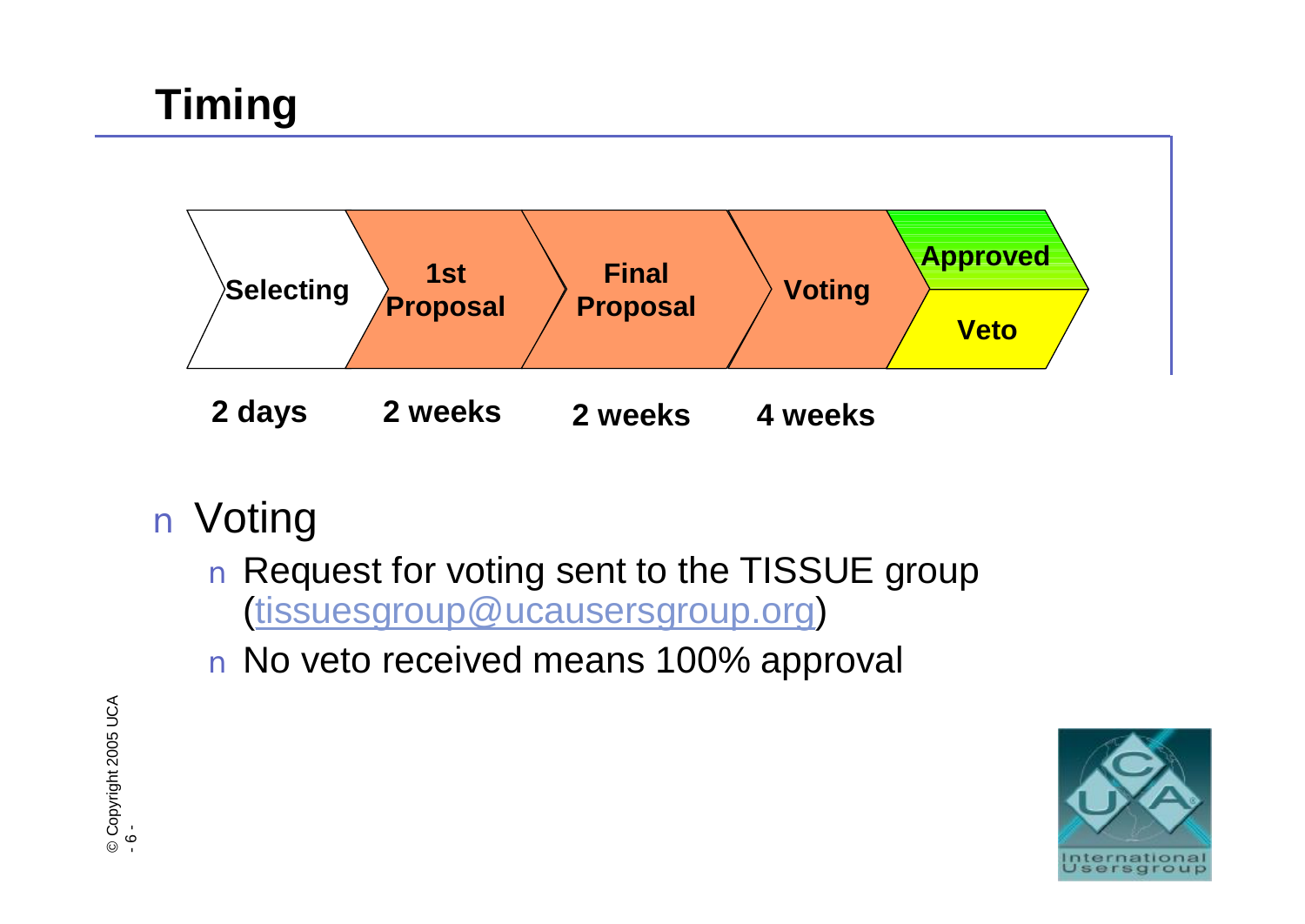- n TISSUES may impact interoperability
	- n A vendor has to supply a list, which TISSUES are implemented
- **TISSUES and conformance testing**<br> **n** TISSUES may impact interoperability<br> **n** A vendor has to supply a list, which TISSUES<br> **n** TISSUES have an impact on the test plar<br>
users group<br> **n** A list needs to be generated that n TISSUES have an impact on the test plans of the UCA users group
	- n A list needs to be generated that refers to a set of TISSUES
	- n Based on such a list, test plans may be updated
	- n It must be possible, to refer to that list